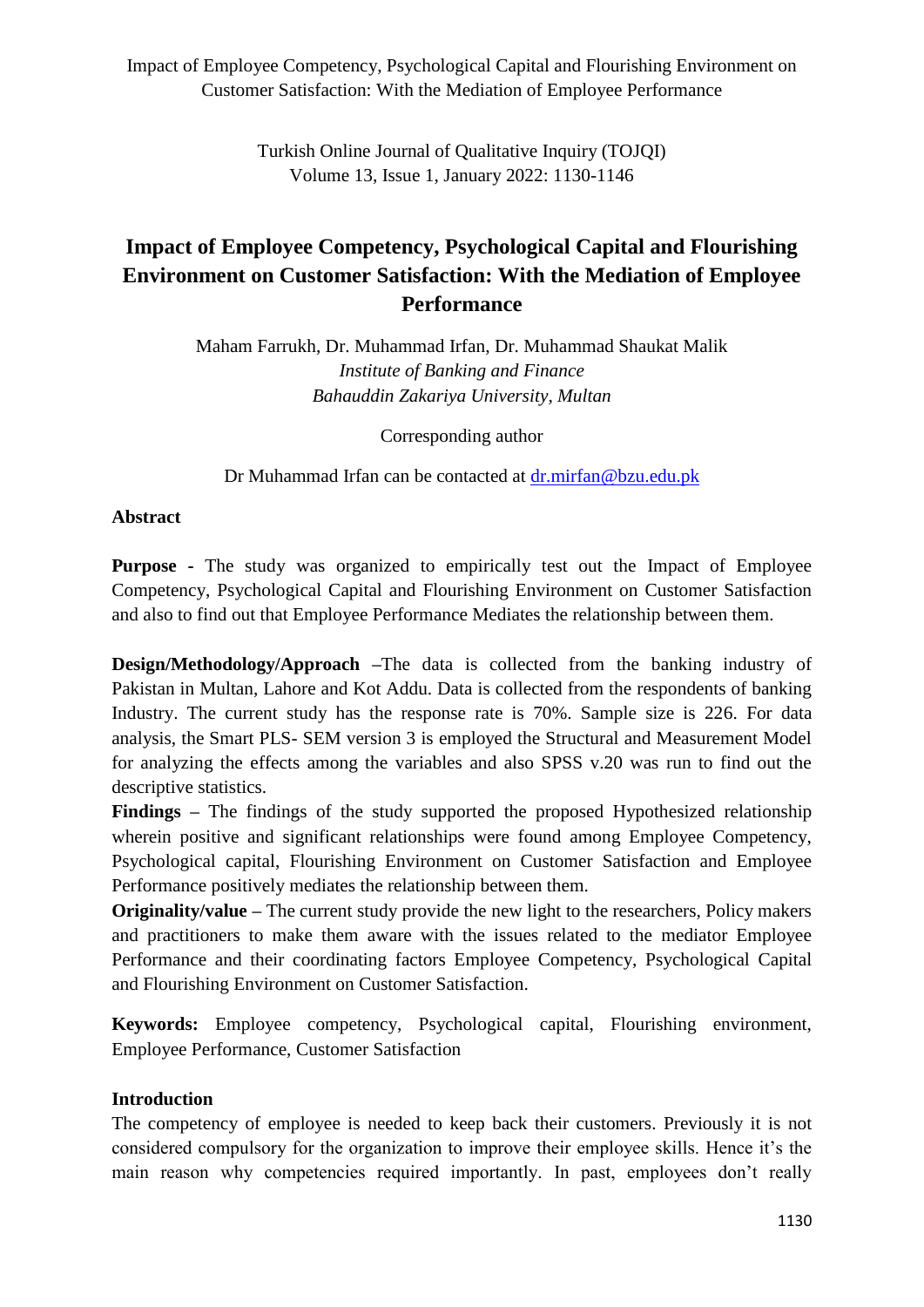concerns with their skills whether they utilize them correctly or not. Presently, employees are more focused and are more motivated and know how these skills and capabilities will be required for their respective jobs. In Addition, the

competency are considered to be more appropriate globally while working in the organization the major focus of any organization is their customers which can be achieved by the employees. Various workplace adopted different criteria to maintain their customers by exercising their employees.

[\(Mathis et al., 2019\)](#page-15-0), explained the factors which related to the performance e.g.; quantity of the efforts, quality of the work, effectiveness and efficiency of working abilities and much more. It is also explained that organization performance needed to improve the employee individual performance. [\(Tahir and Inuwa, 2019\)](#page-16-0), explains that the activities of the organization can be achieved if their employees perform to achieve customers and it shows the organization position also. There are many reasons for the organization to act with their policies which also related to the government which can changed their procedure today or even in the past. The perspective makes a large view point that the customer satisfaction can be utilize with the efforts any employee puts.

Psychological capital recognized now globally as well in the business field and education also. It also plays a certain role to improve the business activities. Psychological capital makes the organization environment dynamic. Another study also shows that psychological capital varies with the latest technological employees as well as with the previous employees [\(Fang et al., 2019\)](#page-14-0). It also helps the employees to overcome the challenges given in the organization. [\(Tsaur et al., 2019\)](#page-16-1), stated that it will also competitive for many firms also. Companies mostly improve their worker's efforts by changing in their practices and activities. When a employee work in a company he should be well aware of his skills and capacity so that he could work accordingly and learn something new which can be beneficial for him in long term. There are numerous studies conducted where employees are the center of the attention which leads the success. Additionally, he can also decide the company position by his performance. It is because of him customers can be connected to the company.

Various companies are exercising for making better policies and procedures while keeping in mind the flourishing environment, and somehow working environment makes employee work accordingly. Negative attitudes will be appear if the working environment expected to be more challenging which makes employee lazy with their tasks. The creativity that employees puts in his work also needs to be appreciated if it's considered then it will also affect the performance of an employee.

The competency plays a major role in the satisfaction of their consumers which is also a huge aspect for any organization. Thereafter, it is the employee who made a company grow and a mandatory factor for the organization. Activities and objectives are mostly carried out by the employee without them company wouldn't achieve its respective targets. The concepts like employee competency, flourishing environment and psychological capital is the most important concept for today's time. This study further explains that how these factors can be effect on customer satisfaction with employees working abilities.

Many previous studies showed the great impact on customer satisfaction through these studies. The study focuses on the information which was required to sorting out the issues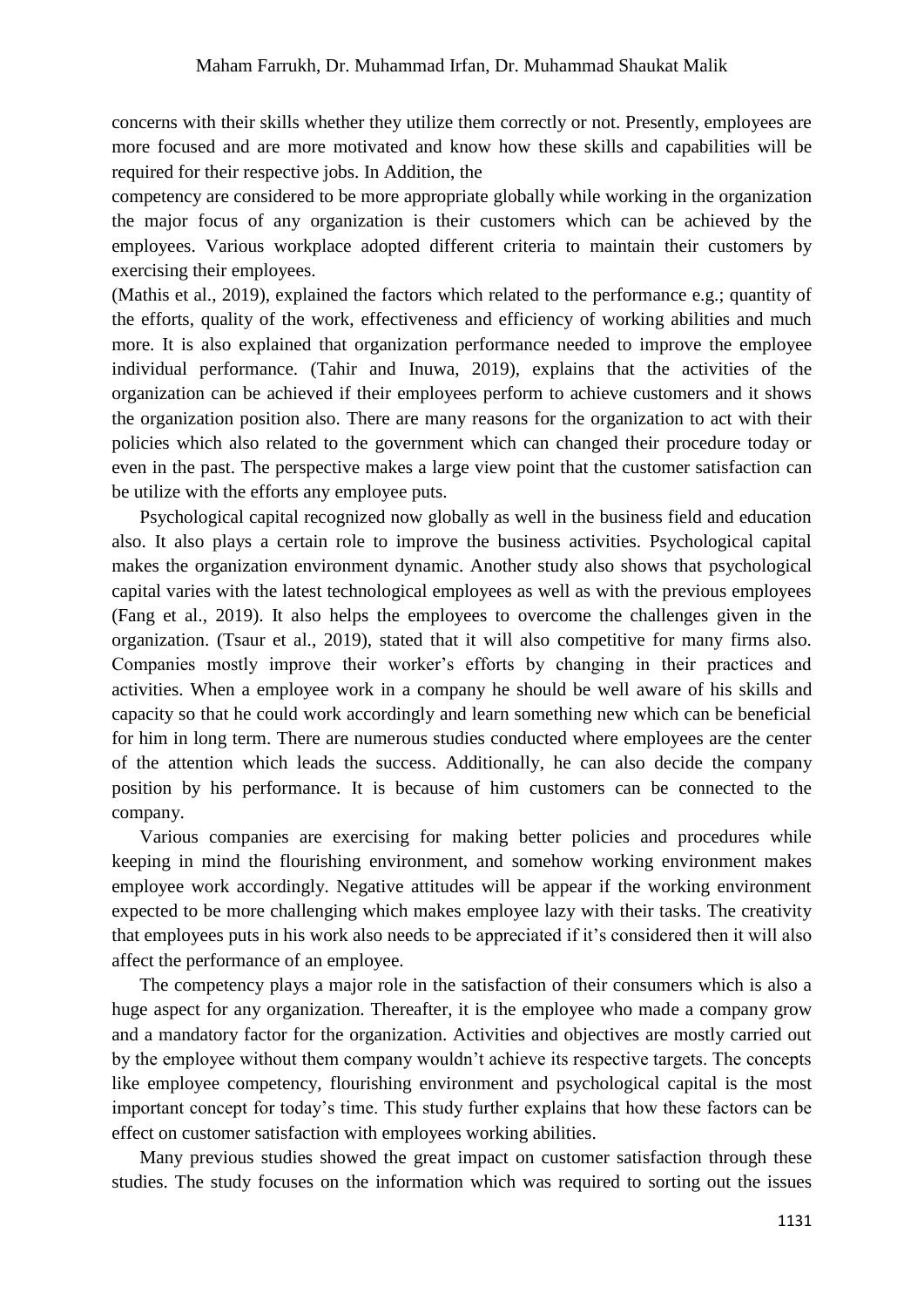related to them by targeting customer satisfaction. However, employee performance can be made it possible in the banking sector and SMES. This study however, is the most informative for the researchers and for the practitioners through their contribution the improvement in the business economy will be got. The issues which are presented for the further study can be helpful to sorting out each of these variables which have a great influence on each of them.

#### **Literature Review and Hypotheses Development**

#### *Employee Competency and Customer Satisfaction*

The competency of employee which also gave detailed review about the potential which employee needs for their performance for the satisfaction of customers. The key is to keep the skilled employees for any company to make their organization improved by fulfilling their consumer desires. Many researches have been conducted to find the relation of competencies of employees for attracting their customers. For that reason many firms take employee competency very seriously which also a compulsory factor related to the business economically which also considered to be fortunate for the organization [\(Ibrahim et al.,](#page-15-1)  [2019\)](#page-15-1)**.**

Many studies [\(Ahmed et al., 2019,](#page-13-0) [Atan and Mahmood, 2019,](#page-14-1) [Harimurti and Suryani,](#page-14-2)  [2019,](#page-14-2) [Otoo, 2019,](#page-16-2) [Safavi and Bouzari, 2019,](#page-16-3) [Wulani et al., 2019\)](#page-16-4) considered that to improve the consumers demands firms needed the accurate policies which is related to the abilities of employee. For any organization, their uses or their customers are the real and as well as mandatory goal which also decides the market position of the organization through them.

Previous researches also displayed the effect with the service line of employee competency and hence emphasized on the further necessary service operators with the competencies of employees to customers satisfaction [\(Ghali, 2019\)](#page-14-3). This study also recognizes the relationship of employee competency and Customer satisfaction in different manner Small and Medium Enterprise (SME'S). Clearly identifies the Hypotheses which are as follows:

*H1*; "There is a significant relationship between Employee Competency and Customer Satisfaction".

#### *Psychological Capital and Customer Satisfaction*

The ability to overcome the situation and have potential to perform in an uncertain condition related to the Psychological Capital is defined as the employee performance to take out the job behavior. This may also affect the performance of an employee and emphasizes on their creativeness in the organization. In workplace environment different emotions also pulls them to motivate their efforts which basically leads to the significant impact on their performance and it will also automatically improves their customer demands.

Different researchers [\(Carmona et al., 2019,](#page-14-4) [Ghali, 2019,](#page-14-3) [Lim et al., 2019,](#page-15-2) [Maslakci and](#page-15-3)  [Sesen, 2019\)](#page-15-3) also clearly identifies the significant effect in the quality of service sector. Most of them have also analyzed the factors which related to the customers and acknowledge about them their significance. The availability of correct procedures will also gain the customers for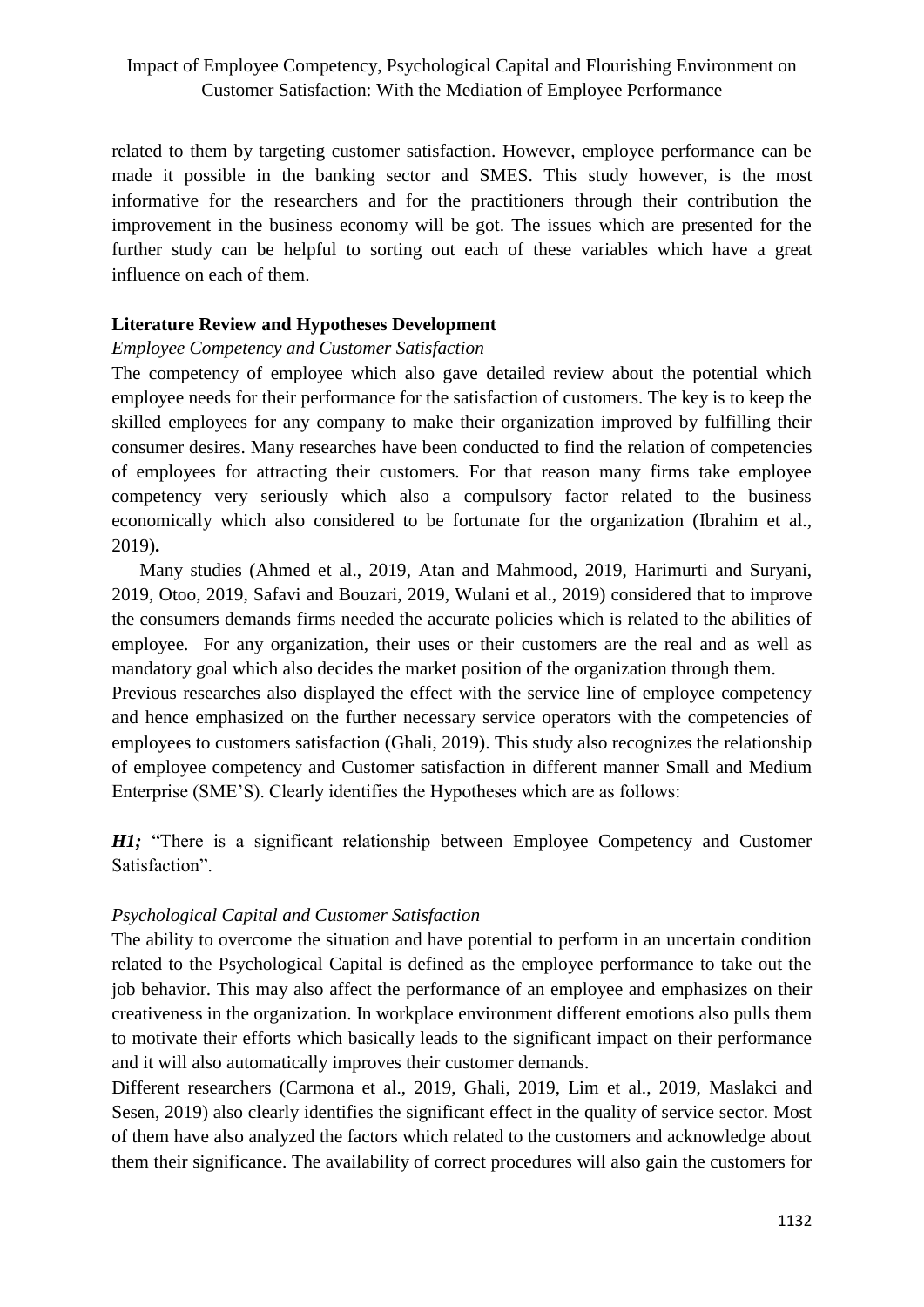long time. To attract customers the expectation of their structures also should be equal to the organization design which is decided by the employee performance. [\(Ncube and](#page-15-4)  [Chimucheka, 2019,](#page-15-4) [Safavi and Bouzari, 2019\)](#page-16-3), also describes the factors which actually enhances the employee performance to satisfy customers. According to the, [\(Asril et al.,](#page-14-5)  [2019\)](#page-14-5) clarifies that it may also be utilized with different service sections. Furthermore, it will also be recommended from the past researchers.

The study tries to understand the relation of Psychological capital on customer satisfaction. The proposed hypotheses will be organized as:

*H2;* "There is a significant relationship between Psychological capital and customer satisfaction".

#### *Flourishing Environment and Customer Satisfaction*

It is described as the positivity of emotion leads to deduced positive behaviors of employee in the organization which leads to good results. Organization environment plays an important role in comforting the employee. Therefore, flourishing environment also be introduced as the maintenance of organization conditions to enhance the employee performance through Optimum, Psychological and resources of the culture. [\(APIYO, 2019,](#page-14-6) [Ghali, 2019,](#page-14-3) [Jung et](#page-15-5)  [al., 2019,](#page-15-5) [Rothmann et al., 2019\)](#page-16-5), described that employee is dependent on the workplace environment to be flourish.

Moreover, it is extracted as the organization behavior may significantly impacted on employee behavior for the environment flourishment which also be the cause of the growth of organization. Customer satisfaction may also be the necessary factor while considering position of the market. To work on the customer desires organization should be more reluctant with their tasks. By the knowledge of the flourishing environment, it will be seen that the employee will take part encouragingly if the workplace environment will also be flourished. Some of the studies also points that it is customer satisfaction which actually makes environment flourish in Corporate social responsibility sector [\(Asaari et al., 2019\)](#page-14-7). Furthermore, [\(Batool, 2019\)](#page-14-8) also shows some other related factors which also recognizes the satisfaction of the customers with the flourish environment. Following is the Hypotheses which were proposed as:

*H3;* "There is significant relationship between Flourishing Environment and Customer Satisfaction".

# *Employee Performance Mediates the Relationship between Employee Competency and Customer Satisfaction*

Research has also studied about the concept of skillful employee which enhances the chances for the organization to satisfy the customers. However, it also may be described their key features which shows that an individual skills and enough knowledge effect the ability of an employee. Basically both have similar features which have a impact on customer satisfaction to attain goals of the organization [\(Ghali, 2019,](#page-14-3) [Khan et al., 2019\)](#page-15-6). Furthermore, the study also believed that the skills of an individual have a significant result with the academic performance which also creates a stability with the job activity [\(Mohanty and Mishra\)](#page-15-7). In addition, both employee competency and employee performance shows great impact to the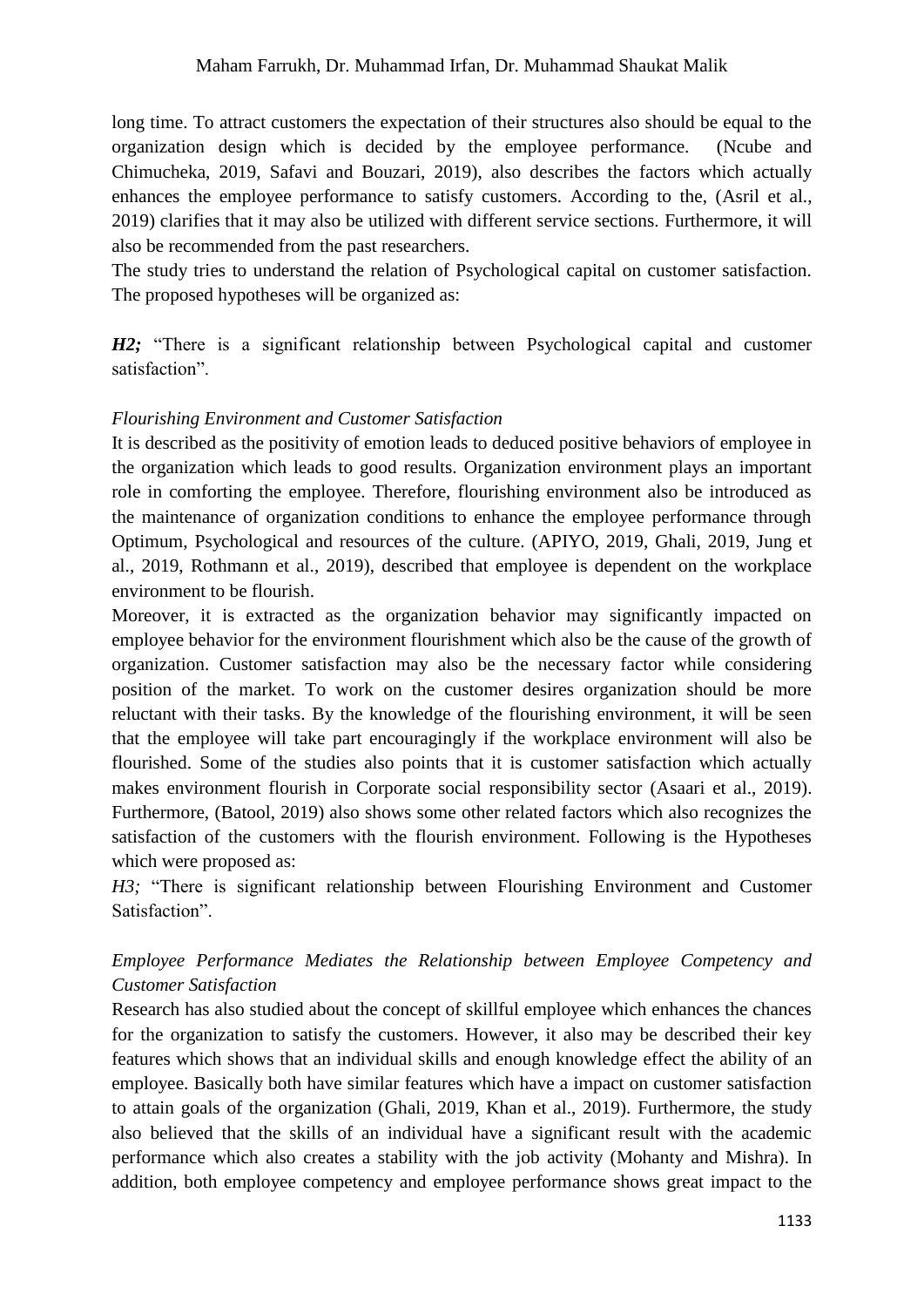organization environment which makes increased in the organization [\(Redelinghuys et al.,](#page-16-6)  [2019\)](#page-16-6).

The study also revealed that employee should be aware of his capability to achieve the job requirements which then affect on his performance and leads to the success of the organization through satisfaction of the customers. Providing them the desired product to meet their expectations may also defined customer satisfaction. Specifically, in the service the competencies of the employee may differ their effort for satisfying customers [\(Tahir and](#page-16-0)  [Inuwa, 2019\)](#page-16-0). According to [\(Potnuru et al., 2019\)](#page-16-7), performance of an employee can also be the reason to find out the competencies of the employees.

The proposed hypotheses clearly show the relation of employee competency on Customer satisfaction with the employee performance which are as follows:

*H4;* "There is Positive and significant relationship between Employee Competency and Customer Satisfaction with the mediating effect of employee Performance".

### *Employee Performance Mediated by psychological capital and customer satisfaction* An individual performance can be seen with their performance level in the workplace.

Job related outcomes can also be resolve with employee performance according to the psychological capital. Further studies also unveil that various concepts which is related to a person's mindset should be positive with the following traits e.g; Hope, Efficacy, Optimism and Resiliency [\(Andri et al., 2019\)](#page-14-9).

Work performance of an employee can somehow describe the relation with the job performance. An individual which shows the high satisfaction level proved to be more motivated in their job performance with psychological capital and also can be a reason for the beneficial for organization [\(Çetin, 2011\)](#page-14-10).

Greater the Psychological capital in employee performance makes higher the customer satisfaction. By focusing on that concept it will also enhance the job performance through which a company can be retain many customers with their satisfaction. All these perspectives make necessary demands of customers which can be a greater concept by improving the employee performance [\(Çetin, 2011\)](#page-14-10).

According to the researchers, Peterson et al, [\(Friend et al., 2016\)](#page-14-11), focuses more on employee performance. However, the study explains briefly the relation of Psychological capital on Customer satisfaction with the employee performance. Proposed hypotheses are as given below:

*H5;* "There is significant relationship between Psychological capital and Customer satisfaction with the Mediating effect of Employee Performance".

*Employee performance mediates the relationship between flourishing environment and customer satisfaction*

By flourishing the workplace conditions an individual efforts can be a necessary reason which can actually gain the competitive advantage for their respective company. Thereafter,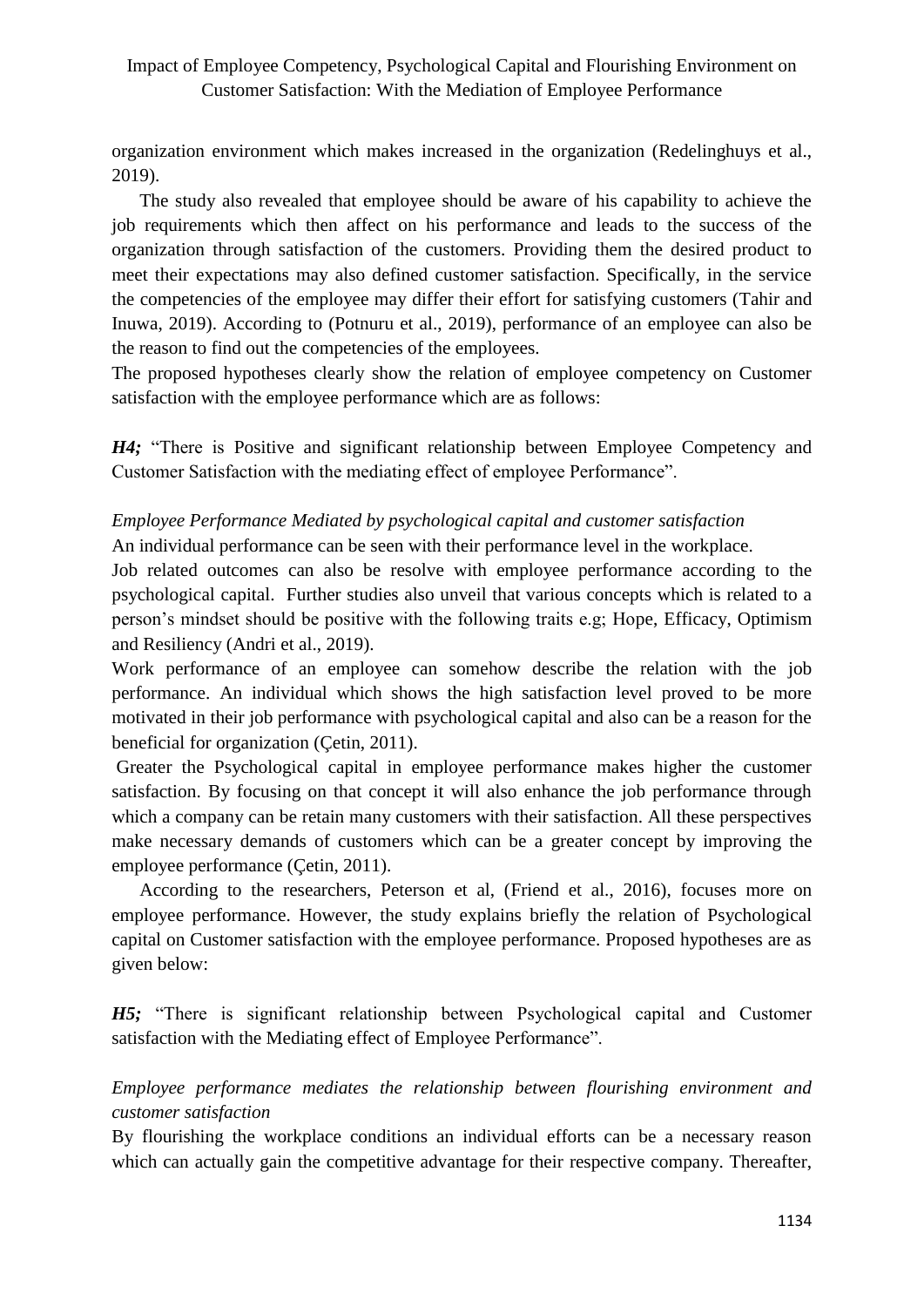the performance of an employee depicts the positive response for the working conditions. By fulfilling the demands of the customer satisfaction level various mandatory practices needed. The challenging working experience make organization's employees more daring with their works which also enhance their job performance somehow this view can also be explained in the sense of flourishing environment. The objectives can be achieved by the activities of the employee ability. The study also focuses on the employee flourishing environment which actually contributes some portion with the performance level. The study found that the strategies and the practices should be made properly for the organization which shows pros to the employee performance to gain market value [\(Ramsay, 2019\)](#page-16-8).

[\(Rautenbach, 2015\)](#page-16-9) also clearly describe this study similarly by focusing on flourishing environment employee performance can be improved. Therefore the study found that how flourishing environment shows influence on customer satisfaction with the employee performance. The proposed hypotheses given as;

H6; "There is significant relationship between Flourishing Environment and Customer Satisfaction with the mediating effect of employee Performance".

#### **Methodology**

Owing to be quantitative nature, casual study design has been adopted for the current investigation. In order to collect primary data, a survey through well-developed questionnaire was conducted. The questionnaire includes the major questions regarding the effect of flourishing environment, psychological capital and employee competency on customer satisfaction in banking industry of Pakistan. Participants' responses were marked against seven point likert scales to analyze their frequencies and percentages under demographic characteristics and responses values from 1 to 7 ranges.

#### *Sample Size and Data Collection*

Sample of responses collected from the Banks of Lahore and Multan, Pakistan (Faisal Bank, UBL, HBL, Meezan Bank, UBL, SUMMIT Bank). Also, from 250,18 were returned 6 were not valid and finally 226 individuals reacted to the poll exactly what demanded and sufficient sample [\(Kline, 2015\)](#page-15-8). Convenient sampling technique has been used to select respondents. Employees of banking sector were designation-wise categorized in which managerial and non-managerial level employees marked their desired option.



Figure 1; Research Model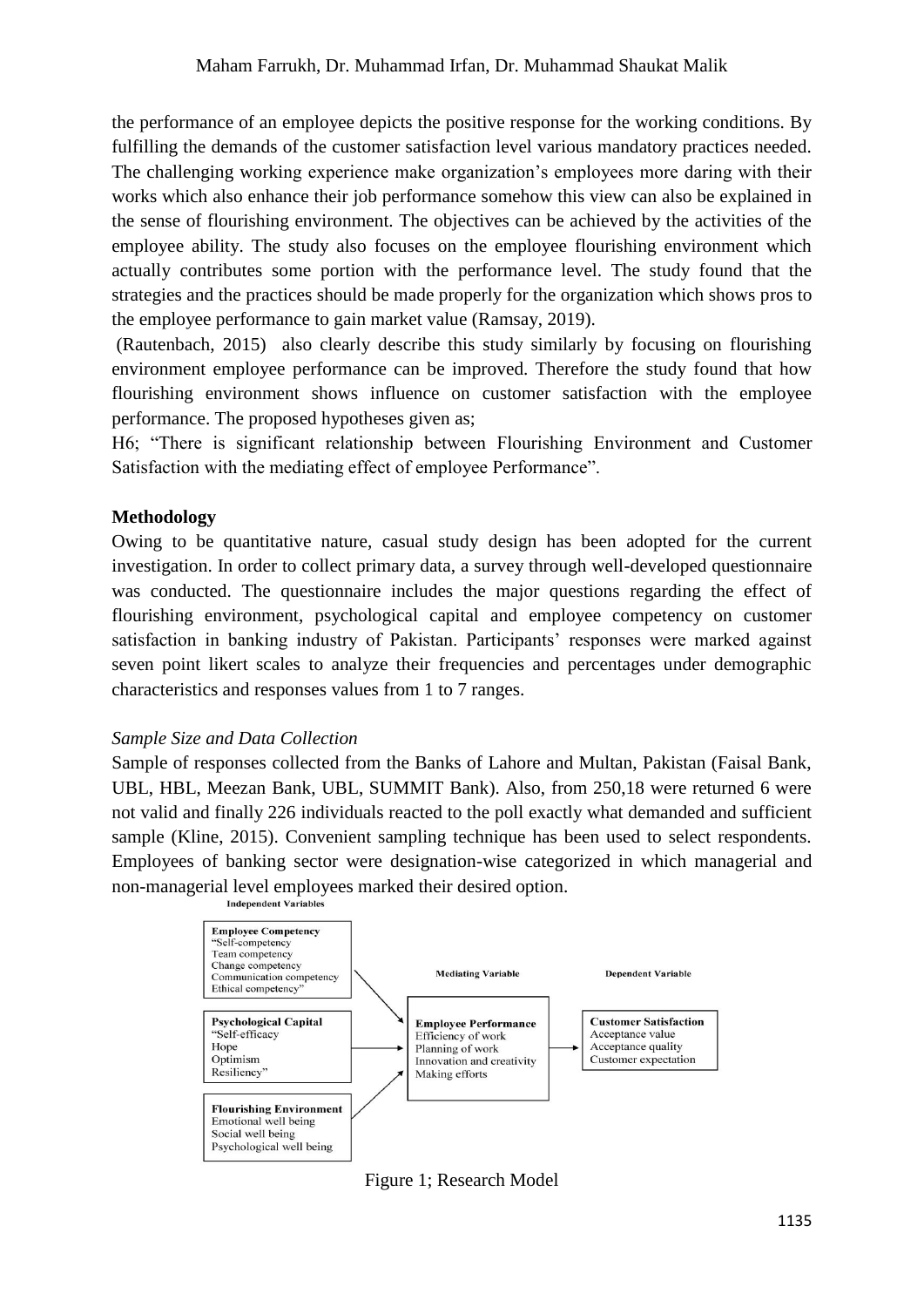## *Measurement of Variables Responses*

Questionnaire was comprised five variables i.e. customer satisfaction, employee performance, flourishing environment, psychological capital and employee competency which contains on 12, 6, 6, 11 and 13 items respectively. Seven point likert scales were used against each variable of this study as adopted in the previous studies. Respondents had to select one option (from  $1 =$  Strongly Agree to  $7 =$  Strongly Disagree).

### *Data Analysis*

Structural Equation Modeling (SEM) technique was used to measure and analyse the data reliability, relationship among variables and to know moderation and mediating effects on dependent variable of this study. Smart PLS (Partial Least Square) is the software which is mostly used by the researchers for path modeling method. Through SEM, Hypothesis testing, factor loadings of items, Q square for mediation level, R square, correlations, co-efficient, data reliability and validity, Regression analysis and models were assessed and measured.

## **Results**

## *Descriptive Analysis*

In order to get demographic characteristics and opinions of 226 respondents, data was entered into SPSS v.20 under each item of questionnaire against 7-point likert scale for descriptive analysis. Demographic characteristic of the respondents were measured according to their working experience, gender and education.

| Variables | N   | Minimum Maximum | Mean   | SD      |
|-----------|-----|-----------------|--------|---------|
| EC.       | 226 | 1.00            | 3.3574 | 0.65481 |
| PC        | 226 | 1.00            | 3.4358 | 0.61254 |
| FE.       | 226 | 1.00            | 3.8129 | 0.71582 |
| EP        | 226 | 1.00            | 3.1481 | 0.54815 |
| CS        | 226 | 1.00            | 3.5135 | 0.68152 |

#### Table 1: Descriptive Statistics

Against CS, EP, FE, PC and EC, Mean and SD scores show in table 1 which reveal the data normality from range 1-7 is found valid. Thus, values against the data of all these five variables of the study found within the specified range. Further, all SD values are also coming within the reliable limit; therefore, the data's adequacy has been confirmed because there's no any excessive variation found in the study's data. These findings meet the standard level to proceed data for fur running analysis to generate results.

# *Data Validity and Reliability*

Data validity was ensured by conducting pilot study and minor modification in the questionnaire in the light of experts' opinions. Further, to evaluate internal consistency of the data for reliability, CR, AVE, rho A and Cronbach's Alpha values show (variables' scales in Table 3 and Factor Loadings in Table 2) that all 48-items chased minimum requirement (>0.7) of data reliability (Mathieu & Farr, 1991).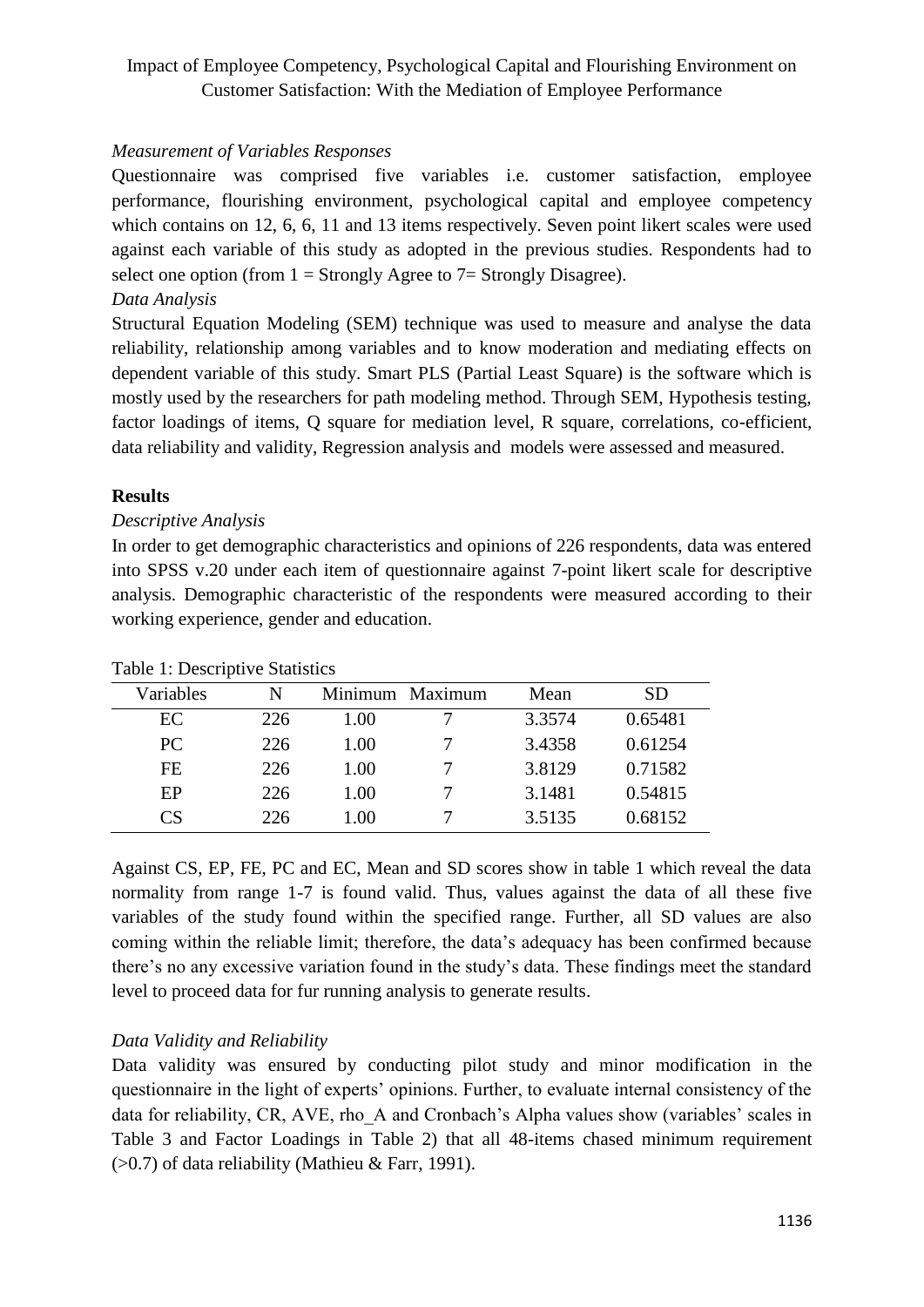| $\epsilon$ . $\epsilon$ and $\epsilon$ and $\epsilon$ and $\epsilon$ and $\epsilon$ and $\epsilon$ and $\epsilon$ and $\epsilon$ and $\epsilon$ and $\epsilon$ and $\epsilon$ and $\epsilon$ and $\epsilon$ and $\epsilon$ and $\epsilon$ and $\epsilon$ and $\epsilon$ and $\epsilon$ and $\epsilon$ and $\epsilon$ and $\epsilon$ and $\epsilon$ and $\epsilon$ and $\epsilon$ an |                  | $_{\text{unco}}$ , $_{\text{unco}}$ , | "Cronbac |            |           |            |
|-------------------------------------------------------------------------------------------------------------------------------------------------------------------------------------------------------------------------------------------------------------------------------------------------------------------------------------------------------------------------------------|------------------|---------------------------------------|----------|------------|-----------|------------|
| "Variables"                                                                                                                                                                                                                                                                                                                                                                         | "Item            | "Loading<br>s"<br>s"                  |          | "rho<br>A" | <b>CR</b> | <b>AVE</b> |
|                                                                                                                                                                                                                                                                                                                                                                                     |                  |                                       | Alpha"   |            |           |            |
| Customer                                                                                                                                                                                                                                                                                                                                                                            | CS <sub>2</sub>  | 0.884                                 | 0.913    | 0.914      | 0.935     | 0.743      |
| Satisfaction                                                                                                                                                                                                                                                                                                                                                                        |                  |                                       |          |            |           |            |
|                                                                                                                                                                                                                                                                                                                                                                                     | CS <sub>3</sub>  | 0.850                                 |          |            |           |            |
|                                                                                                                                                                                                                                                                                                                                                                                     | CS4              | 0.837                                 |          |            |           |            |
|                                                                                                                                                                                                                                                                                                                                                                                     | CS5              | 0.855                                 |          |            |           |            |
|                                                                                                                                                                                                                                                                                                                                                                                     | CS <sub>6</sub>  | 0.882                                 |          |            |           |            |
| Employee                                                                                                                                                                                                                                                                                                                                                                            | EC1              | 0.757                                 | 0.943    | 0.944      | 0.951     | 0.616      |
| Competency                                                                                                                                                                                                                                                                                                                                                                          |                  |                                       |          |            |           |            |
|                                                                                                                                                                                                                                                                                                                                                                                     | EC10             | 0.802                                 |          |            |           |            |
|                                                                                                                                                                                                                                                                                                                                                                                     | EC11             | 0.770                                 |          |            |           |            |
|                                                                                                                                                                                                                                                                                                                                                                                     | <b>EC12</b>      | 0.835                                 |          |            |           |            |
|                                                                                                                                                                                                                                                                                                                                                                                     | EC <sub>13</sub> | 0.824                                 |          |            |           |            |
|                                                                                                                                                                                                                                                                                                                                                                                     | EC <sub>3</sub>  | 0.710                                 |          |            |           |            |
|                                                                                                                                                                                                                                                                                                                                                                                     | EC <sub>4</sub>  | 0.806                                 |          |            |           |            |
|                                                                                                                                                                                                                                                                                                                                                                                     | EC <sub>5</sub>  | 0.768                                 |          |            |           |            |
|                                                                                                                                                                                                                                                                                                                                                                                     | EC <sub>6</sub>  | 0.792                                 |          |            |           |            |
|                                                                                                                                                                                                                                                                                                                                                                                     | EC7              | 0.790                                 |          |            |           |            |
|                                                                                                                                                                                                                                                                                                                                                                                     | EC <sub>8</sub>  | 0.744                                 |          |            |           |            |
|                                                                                                                                                                                                                                                                                                                                                                                     | EC <sub>9</sub>  | 0.814                                 |          |            |           |            |
| Employee                                                                                                                                                                                                                                                                                                                                                                            | EP1              | 0.807                                 | 0.899    | 0.901      | 0.921     | 0.624      |
| Performance                                                                                                                                                                                                                                                                                                                                                                         |                  |                                       |          |            |           |            |
|                                                                                                                                                                                                                                                                                                                                                                                     | <b>EP10</b>      | 0.770                                 |          |            |           |            |
|                                                                                                                                                                                                                                                                                                                                                                                     | EP <sub>2</sub>  | 0.826                                 |          |            |           |            |
|                                                                                                                                                                                                                                                                                                                                                                                     | EP3              | 0.831                                 |          |            |           |            |
|                                                                                                                                                                                                                                                                                                                                                                                     | EP4              | 0.745                                 |          |            |           |            |
|                                                                                                                                                                                                                                                                                                                                                                                     | EP <sub>6</sub>  | 0.784                                 |          |            |           |            |
|                                                                                                                                                                                                                                                                                                                                                                                     | EP <sub>9</sub>  | 0.762                                 |          |            |           |            |
| Flourishing                                                                                                                                                                                                                                                                                                                                                                         | FE1              | 0.842                                 | 0.908    | 0.911      | 0.929     | 0.686      |
| Environment                                                                                                                                                                                                                                                                                                                                                                         |                  |                                       |          |            |           |            |
|                                                                                                                                                                                                                                                                                                                                                                                     | FE <sub>2</sub>  | 0.790                                 |          |            |           |            |
|                                                                                                                                                                                                                                                                                                                                                                                     | FE3              | 0.789                                 |          |            |           |            |
|                                                                                                                                                                                                                                                                                                                                                                                     | FE4              | 0.852                                 |          |            |           |            |
|                                                                                                                                                                                                                                                                                                                                                                                     | FE5              | 0.858                                 |          |            |           |            |
|                                                                                                                                                                                                                                                                                                                                                                                     | FE <sub>6</sub>  | 0.837                                 |          |            |           |            |
| Psychological                                                                                                                                                                                                                                                                                                                                                                       | PC1              | 0.725                                 | 0.926    | 0.928      | 0.937     | 0.600      |
| Capital                                                                                                                                                                                                                                                                                                                                                                             |                  |                                       |          |            |           |            |
|                                                                                                                                                                                                                                                                                                                                                                                     | <b>PC10</b>      | 0.778                                 |          |            |           |            |
|                                                                                                                                                                                                                                                                                                                                                                                     | PC11             | 0.789                                 |          |            |           |            |
|                                                                                                                                                                                                                                                                                                                                                                                     | PC <sub>2</sub>  | 0.734                                 |          |            |           |            |

Table 2: Factor Loadings, Reliability and Validity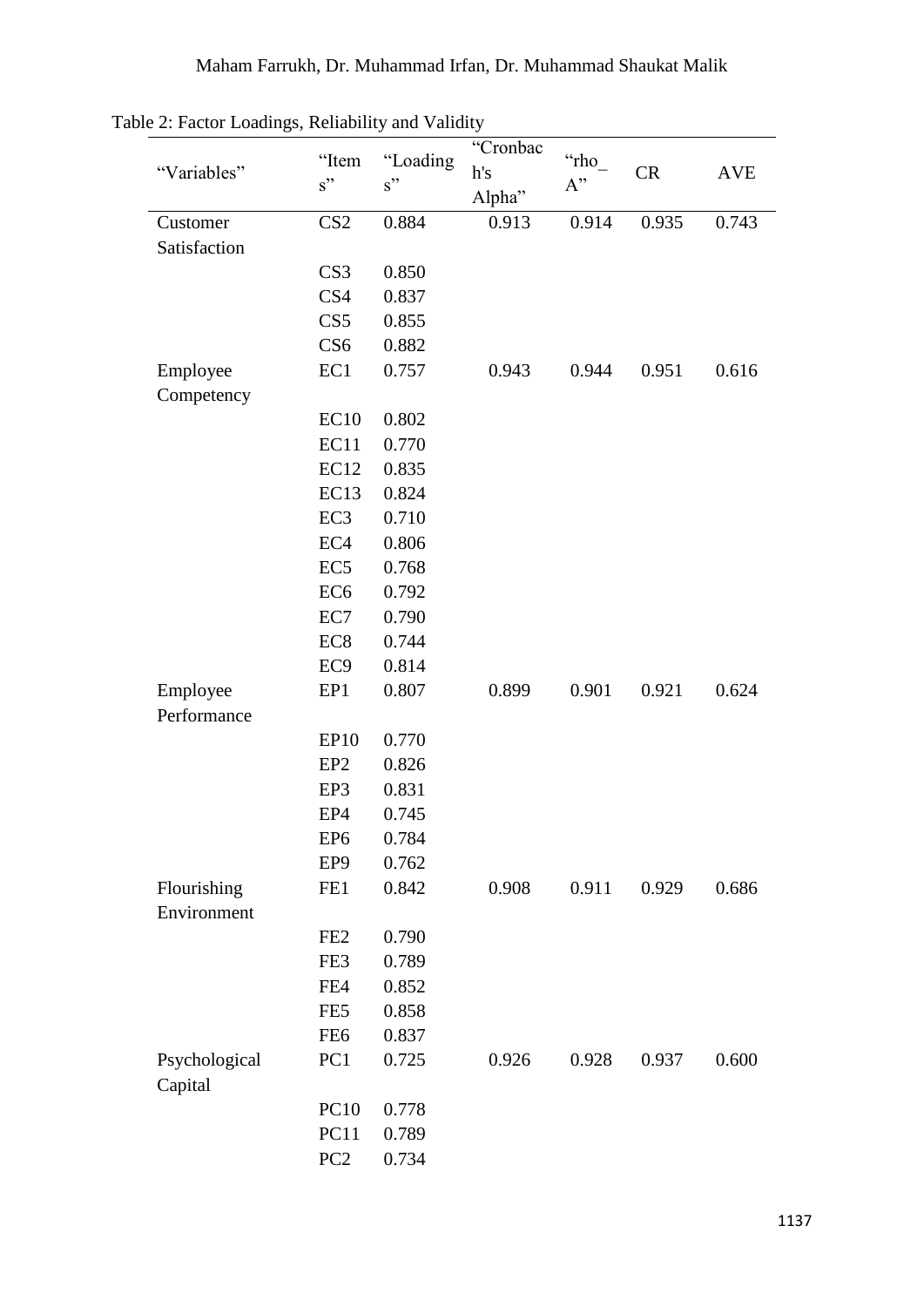| PC <sub>3</sub> | 0.796 |
|-----------------|-------|
| PC <sub>4</sub> | 0.836 |
| PC <sub>5</sub> | 0.772 |
| PC <sub>6</sub> | 0.780 |
| PC <sub>8</sub> | 0.708 |

## Table 2: Reliability of Scales

| <b>Scales</b>                | "Cronbach<br>'s Alpha" | "rho A<br>, , | "Composite"<br>Reliability" | "Average<br>Variance<br>Extracted (AVE)" |
|------------------------------|------------------------|---------------|-----------------------------|------------------------------------------|
|                              |                        |               |                             |                                          |
| <b>Customer Satisfaction</b> | 0.913                  | 0.914         | 0.935                       | 0.743                                    |
| <b>Employee Competency</b>   | 0.943                  | 0.944         | 0.951                       | 0.616                                    |
| <b>Employee Performance</b>  | 0.899                  | 0.901         | 0.921                       | 0.624                                    |
| Flourishing                  | 0.908                  | 0.911         | 0.929                       | 0.686                                    |
| Environment                  |                        |               |                             |                                          |
| <b>Psychological Capital</b> | 0.926                  | 0.928         | 0.937                       | 0.600                                    |

Under the estimation of Data Reliability and Validity, Table 2 shows that all the scores of factors' loadings fulfill the conditions for model internal consistency  $>0.5$ . Hence, the reliability and validity of the present data are proved.

# *Model Assessment*

In Smart PLS, the Assessment of Factors Loading Model (The Initial Model) in Figure 1 and Structure Model in Figure 2 have been utilized for examining the collected data in SEM (Hair et.al; 2011). The internal model and external model show the relations between exogenous and endogenous.



Figure 1: Factors Loading Model (The Initial Model)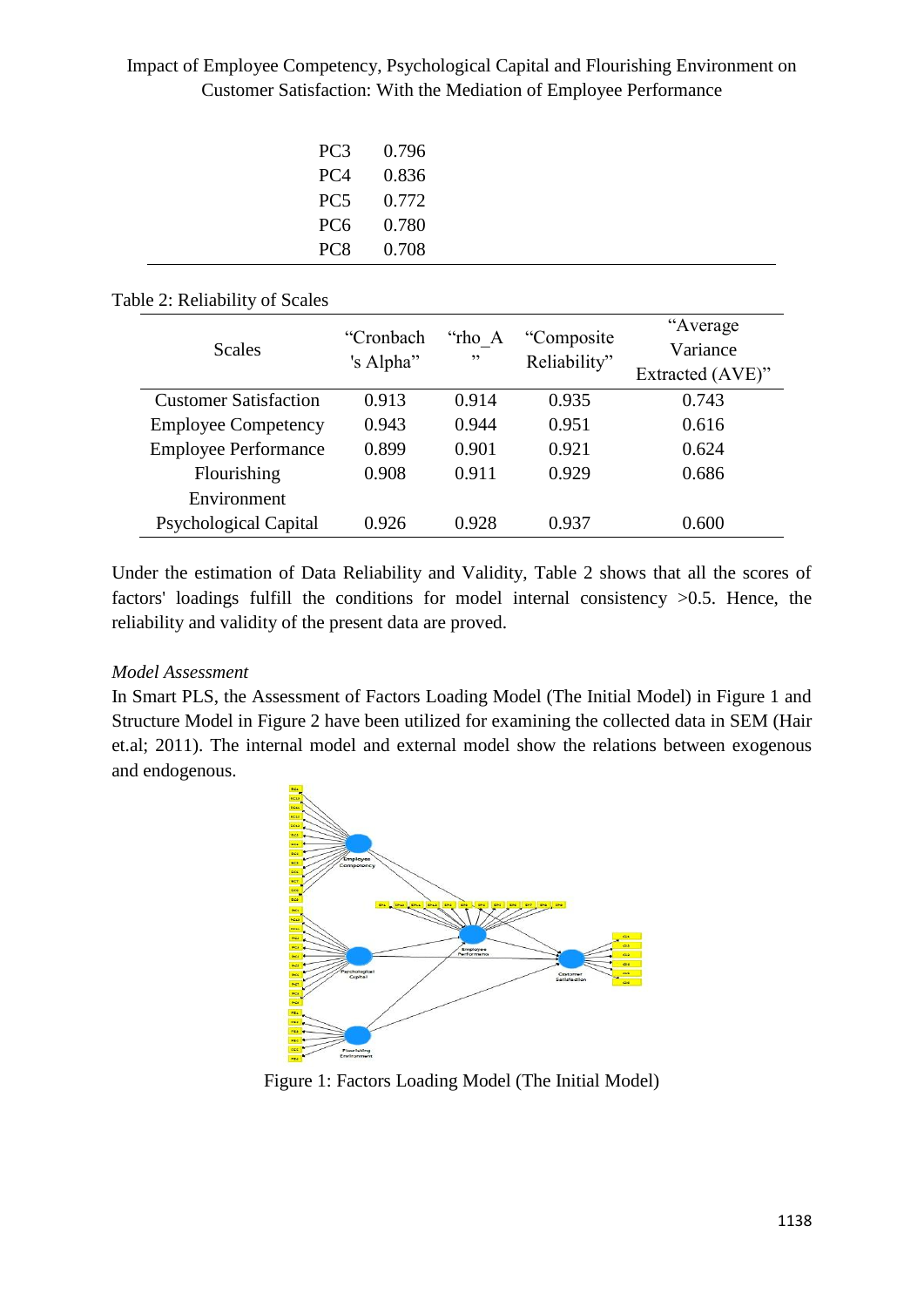

Figure.2: Structural Equation Model (Measurement Model)

Internal consistency for data reliability is shown in figure 1 in which all indicators are included. To get valid results for this study, the 9-items (CS1, EC2, EP5, EP7, EP8, EP11, EP12, PC7, PC9) bear low factor loadings  $( $0.600$ ) therefore removed from Measurement$ Model which are appeared in Figure 2.

| Table 3: Summary of Models |  |
|----------------------------|--|
| $\sqrt{2}$                 |  |

|                 | "Saturated Model" | "Estimated Model" |  |
|-----------------|-------------------|-------------------|--|
| "SRMR"          | 0.048             | 0.048             |  |
| "d ULS"         | 1.858             | 1.858             |  |
| "d $G$ "        | 1.328             | 1.328             |  |
| "Chi-Square"    | 1527.598          | 1527.598          |  |
| $^{\circ}$ NFI" | 0.804             | 0.804             |  |

To check the fitness of Measurement Model, values against SRMR, d\_ULS, d\_G, Chi-Square and NFI values must be less than .08 (Henseler, et al. 2014). Estimated Model and Saturated Model show the outer scores below 0.08, therefore, Model of this study found fit and valid. *Structural Equation Modeling*

For hypothesis and proposed paths assessment, correlation analysis was done via SEM Model and data was computed to check the indirect effects, total effects and direct effects of mediating and independent variables on dependent variable of the study (Figure 2 and Table 4).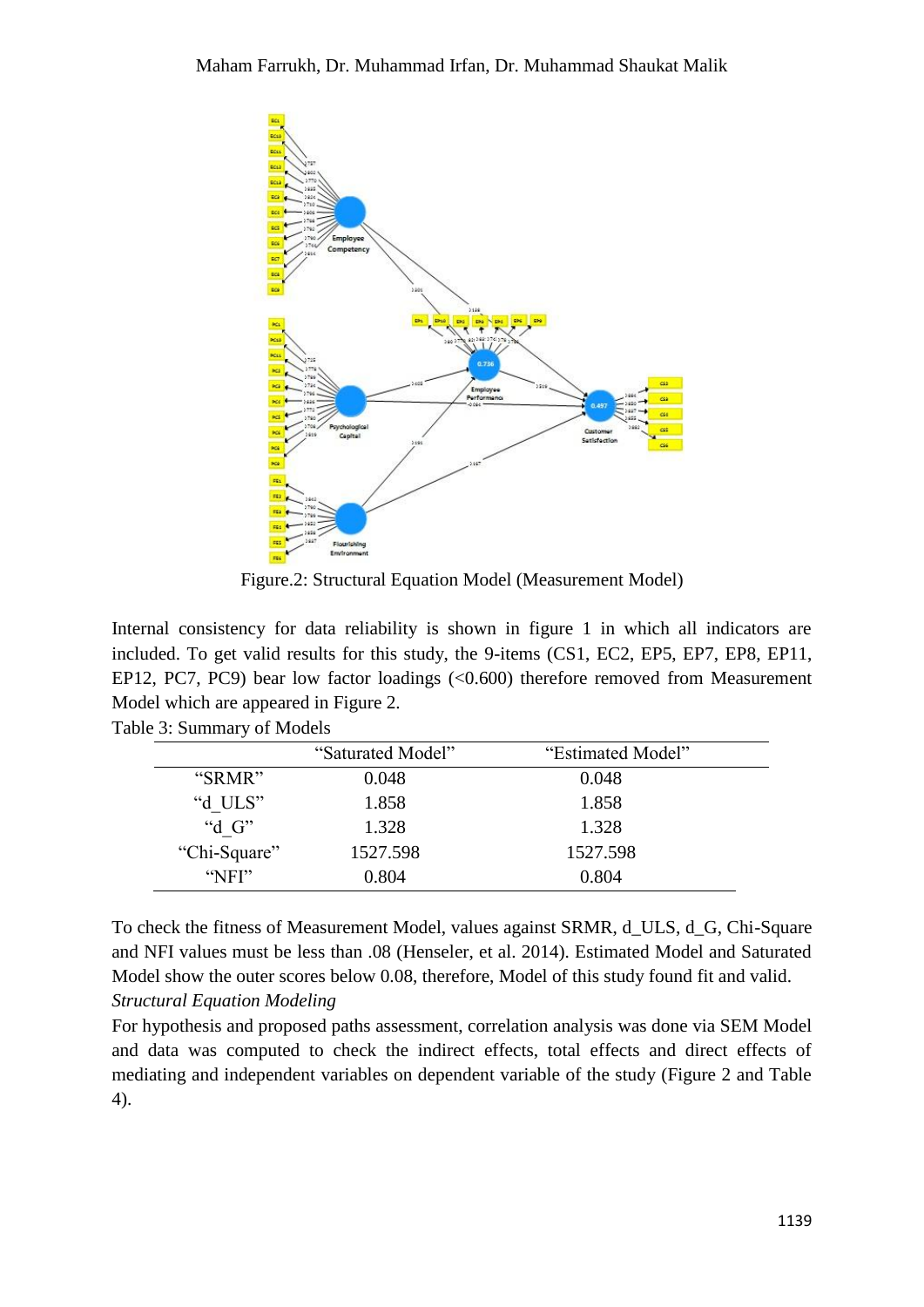|   | <b>Variables</b> | M      | S.D. | $\mathbf{CS}$ | EC      | EP      | FE      | PC |
|---|------------------|--------|------|---------------|---------|---------|---------|----|
|   | Customer         | 1.3918 | 0.35 |               |         |         |         |    |
|   | Satisfaction     |        |      |               |         |         |         |    |
| 2 | Employee         | 2.4570 | 0.58 | $.136*$       |         |         |         |    |
|   | Competency       |        |      |               |         |         |         |    |
| 3 | Employee         | 2.2462 | 0.39 | $.500*$       | .326    |         |         |    |
|   | Performance      |        |      | $\ast$        |         |         |         |    |
| 4 | Flourishing      | 2.2045 | 0.40 | $.220*$       | .239    | $.361*$ |         |    |
|   | Environment      |        |      | $\ast$        |         | $\ast$  |         |    |
| 5 | Psychological    | 2.2055 | 0.53 | $.340*$       | $.330*$ | .329    | $.314*$ |    |
|   | Capital          |        |      | $\ast$        | $\ast$  |         | $\ast$  |    |

Table 4: Correlation

\*\*. 2-tailed Correlation significance at the 0.01

\*. 2-tailed Correlation significance at the 0.05

Correlation analysis shows the construct relationships i.e. Customer Satisfaction, Employee Competency, Employee Performance, Flourishing Environment and Psychological Capital. The standard deviation, mean of variables and correlation between variables is shown in table 4. Under the hypothesis testing, the results of correlation between "Flourishing Environment" and "Employee Performance" shows the correlation value **.361\*\*** level of sig. p=0.000 which means there is a positive and significant correlation between both variables. The correlation between "Psychological Capital" and "Employee Performance" shows value**.314** level of sig. p=0.000 which means there is a positive and significant correlation between both variables. The correlation between "Employee Performance" and "Employee Competency" shows value is **.326** level of sig. p=0.000 which means there is a positive significant correlation between both variables. The correlation between "Employee Competency" and "Customer Satisfaction" found **.136\*** level of sig. p=0.018 which means there is a positive significant correlation between both variables. The correlation between "Flourishing Environment" and "Customer Satisfaction" shows value **.220\*\*** level of sig. p=0.000 which means there is a positive significant correlation between both variables. The correlation between "Employee Performance" and "Customer Satisfaction" shows value **.500**\*\* level of sig. p=0.000 at teamlevel which means there is a positive significant correlation between both variables.

|                     |                                    |                             | "Standar                            |                            |                                |
|---------------------|------------------------------------|-----------------------------|-------------------------------------|----------------------------|--------------------------------|
| <b>Hypotheses</b>   | "Origin<br>al<br>Sample<br>$(O)$ " | "Sampl<br>e Mean<br>$(M)$ " | d<br>Deviatio<br>n<br>(STDEV)<br>,, | "T Statistics<br>( O/STDEV | $\mathfrak{c}$<br>Values<br>,, |
| $EC \rightarrow CS$ | 0.295                              | 0.31                        | 0.113                               | 2.619                      | 0.009                          |
| $EC \rightarrow EP$ | 0.3                                | 0.306                       | 0.107                               | 2.816                      | 0.005                          |
|                     |                                    |                             |                                     |                            |                                |

Table 5: Path Coefficientsfor Direct Relationship of H1, H2 and H3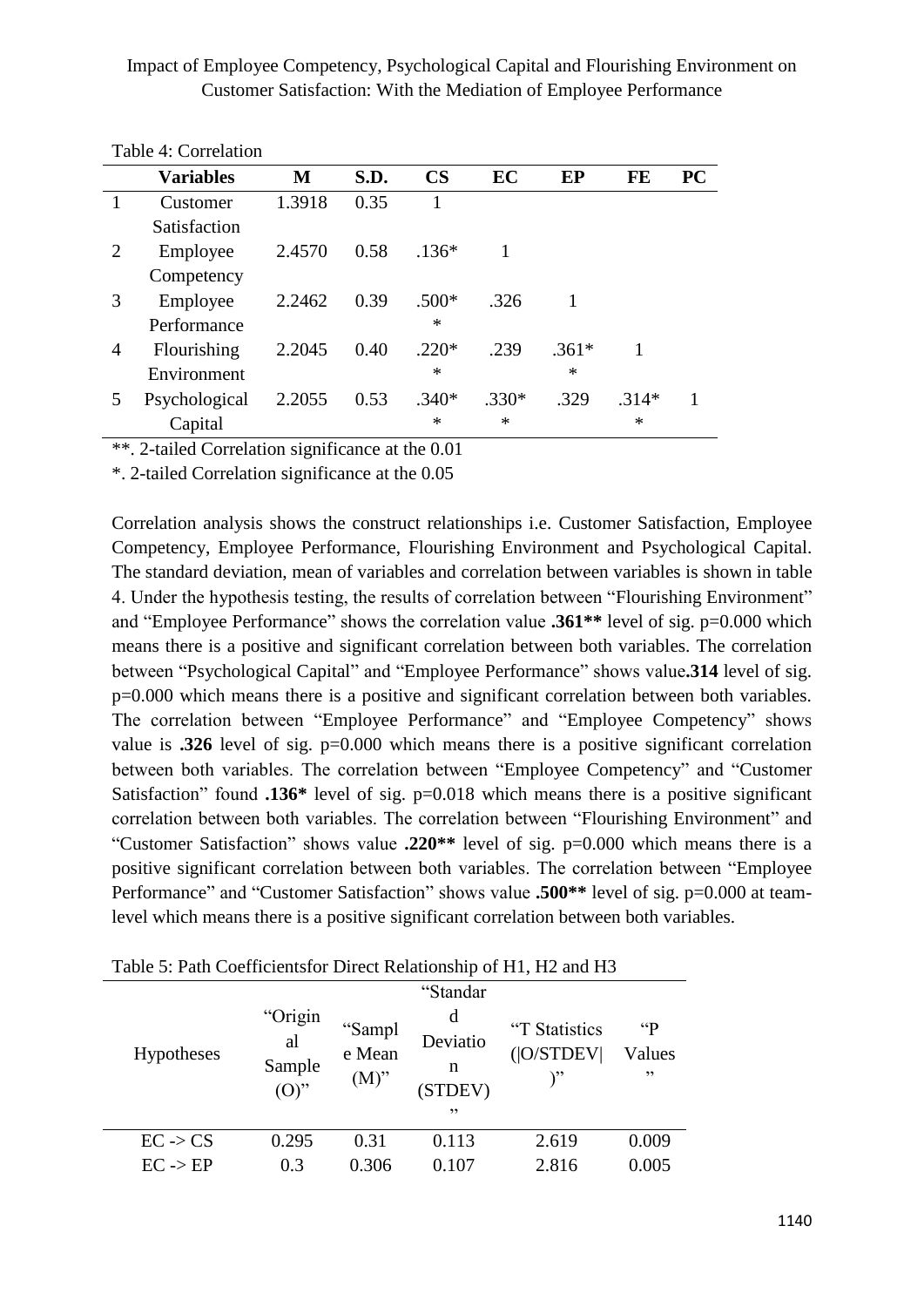| Maham Farrukh, Dr. Muhammad Irfan, Dr. Muhammad Shaukat Malik |  |  |  |  |  |
|---------------------------------------------------------------|--|--|--|--|--|
|---------------------------------------------------------------|--|--|--|--|--|

| $EP \rightarrow CS$ | 0.522 | 0.517 | 0.114 | 4.603 | 0.00  |
|---------------------|-------|-------|-------|-------|-------|
| $FE \rightarrow CS$ | 0.265 | 0.272 | 0.131 | 2.017 | 0.044 |
| $FE \rightarrow EP$ | 0.19  | 0.192 | 0.088 | 2.164 | 0.031 |
| $PC \rightarrow CS$ | 0.127 | 0.11  | 0.156 | 0.816 | 0.015 |
| $PC \rightarrow EP$ | 0.407 | ( ) 4 | 0.097 | 4.209 | 0.00  |

As shown in Table 5, direct relation of the variables shows positive and significant relationships of hypothesis by the model assessment. Hypotheses of each variable are supported as shown in the figure 5. Direct hypothesis of **H1**, **H2** and **H3** (EC->CS, FE->CS and PC- $>$ CS) have significant value ( $p$ <0.01). The relations between the variables are positive and significant.

Table 6: Results of Mediating Effect for H4, H5 and H6

|                                    | "Path                    | "SE          | <sup>"Т-</sup>     | "P-                | "Bootstrap<br>,, |                |  |
|------------------------------------|--------------------------|--------------|--------------------|--------------------|------------------|----------------|--|
| "PATH"                             | <b>Coefficient</b><br>,, | ,,           | <b>Value</b><br>,, | <b>Value</b><br>,, | 95%              | 95%            |  |
|                                    |                          |              |                    |                    | LL               | UL             |  |
| $EC - >EP - >CS$                   |                          |              |                    |                    |                  |                |  |
| Direct Effect                      | 0.140                    | 0.10         | 1.268              | 0.005              | 0.05             | 0.34           |  |
|                                    |                          | 9            |                    |                    | 8                | $\overline{7}$ |  |
| <b>Indirect Effect</b>             | 0.157                    | 0.06         | 2.491              | 0.013              | 0.04             | 0.28           |  |
|                                    |                          | 3            |                    |                    | 7                | $\overline{7}$ |  |
| Total effect                       | 0.297                    | 0.11         | 2.619              | 0.009              | 0.10             | 0.52           |  |
|                                    |                          | 3            |                    |                    | 2                | 8              |  |
| $PC \rightarrow EP \rightarrow CS$ |                          |              |                    |                    |                  |                |  |
| Direct Effect                      | 0.123                    | 0.15         | 0.566              | 0.022              | 0.13             | 0.15           |  |
|                                    |                          | $\mathbf{1}$ |                    |                    | 7                | 5              |  |
| <b>Indirect Effect</b>             | 0.166                    | 0.06         | 3.081              | 0.002              | 0.09             | 0.34           |  |
|                                    |                          | 9            |                    |                    | 3                | 8              |  |
| Total effect                       | 0.289                    | 0.15         | 0.816              | 0.415              | 0.18             | 0.43           |  |
|                                    |                          | 6            |                    |                    | 1                | 6              |  |
| $FE - EPP - CS$                    |                          |              |                    |                    |                  |                |  |
| Direct Effect                      | 0.110                    | 0.12         |                    |                    | 0.07             | 0.44           |  |
|                                    |                          | 9            | 1.278              | 0.002              | 9                | 6              |  |
| <b>Indirect Effect</b>             | 0.138                    | 0.05         |                    |                    | 0.01             | 0.20           |  |
|                                    |                          | 3            | 1.87               | 0.042              | 3                | 9              |  |
| Total effect                       | 0.248                    | 0.13         |                    |                    | 0.01             | 0.53           |  |
|                                    |                          | 1            | 2.017              | 0.044              | 9                | 1              |  |

Key: CS= Customer Satisfaction; PC=Psychological Capital; CS= Customer Satisfaction; EP=Employee Performance; EC=Employee Competency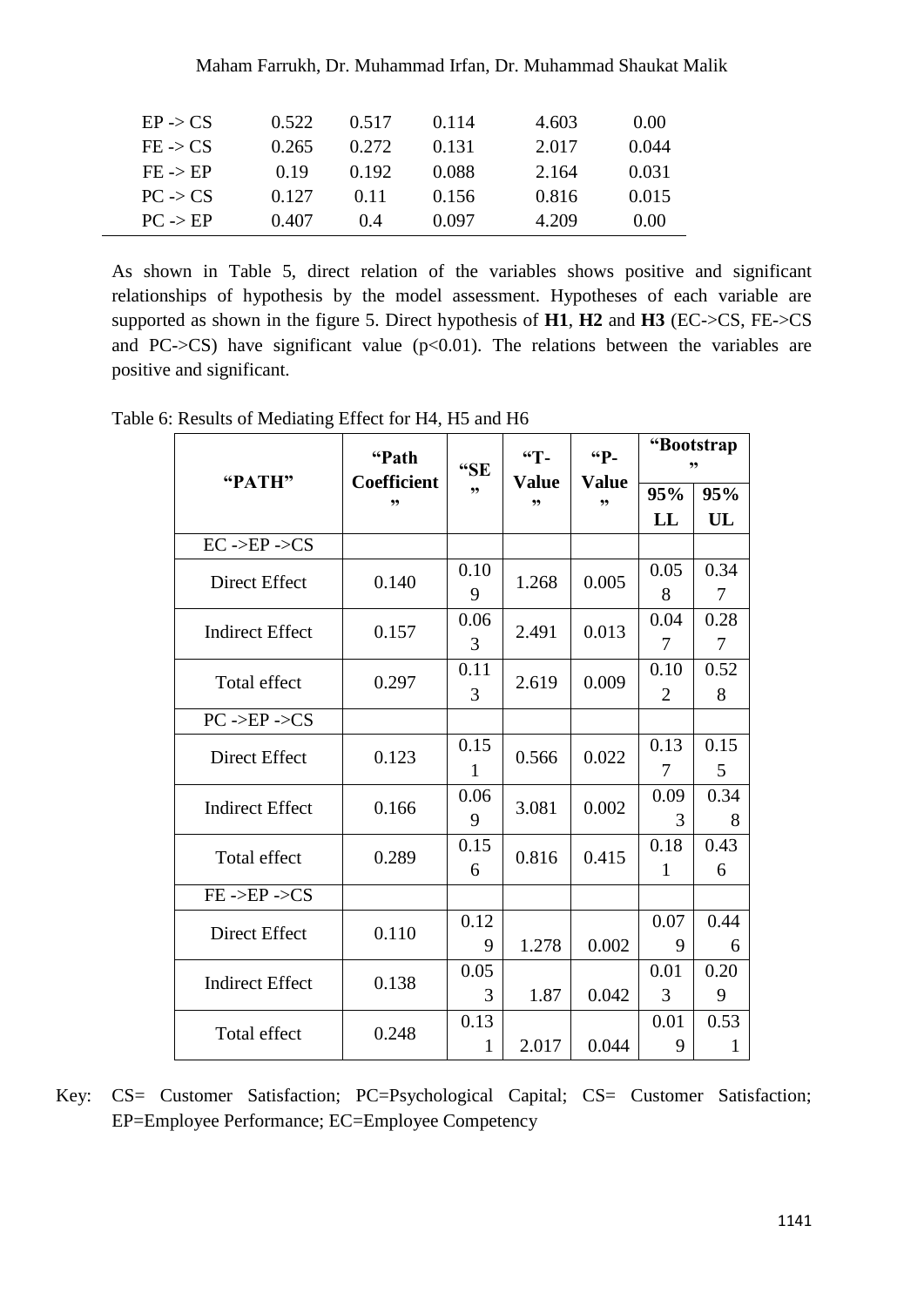The results for testing **H4** show a direct influence of EP on the relationship between EC and CS is significant and positive (p <0.005,  $\beta$  = 0.140) while an indirect impact is (p <0.013,  $\beta$  = 0.157) which means EP mediates the relationship between EC and CS. The confidence interval for indirect bootstrap effects is greater than  $95\%$  (LL = 0.102, UL = 0.528). Similarly, the results for testing **H5** show a direct influence of EP on the relationship between PC and CS is significant and positive ( $p \le 0.022$ ,  $\beta = 0.123$ ) while an indirect impact is (p  $<$ 0.002, β = 0.166) which means EP mediates the relationship between PC and CS. The confidence interval for indirect bootstrap effects is greater than 95% ( $LL = 0.181$ ,  $UL =$ 0.436).The results for testing **H6** show a direct influence of EP on the relationship between FE and CS is also significant and positive ( $p \le 0.002$ ,  $\beta = 0.110$ ) while an indirect impact is (p  $<$ 0.042, β = 0.138) which means EP mediates the relationship between FE and CS. The confidence interval for indirect bootstrap effects is greater than 95% ( $LL = 0.019$ ,  $UL =$ 0.531).Thus, the **H4**, **H5** and **H6** are supporting the mediation impact of EP based on the above results.

## **Discussion**

This study intended to find out the impacts of Flourishing Environment, Psychological Capital and Employee Competency on Customer Satisfaction and to find out how Employee Performance mediates these relationships. For this purpose, 228 respondents from banking sector of Pakistan participated in this study. Data was analyzed through Smart PLS. In order to test **H1**, **H2**, **H3**, **H4**, **H5**, **H6** of this study, Correlation and Coefficient tests have been performed through SEM Model in which the total, direct and indirect effects of independent and mediating variables have been computed on dependent variable of the study. The results ofTable.4, Table.5 and Table.6 show the following outcomes;-

- 1. A Positive relationship is found between the employee competency on Customer Satisfaction which clearly indicates that all aspect of Employee competency (self-competency, communication competency, change competency, team competency and ethical competency) have a significant and positive impact on Customer satisfaction. Therefore, if the organization focused on the skills and abilities that employee possess it will leads to achieve the high level Customer Satisfaction.
- 2. Psychological capital has positive impacts on Customer satisfaction which shows that if the employee knew their self-efficacy they will clearly able to recognize their abilities which will helps to achieve Customer Satisfaction.
- 3. Results have also shows that Flourishing environment have a positive and significant relationship on Customer Satisfaction which means that if the aspect of (social well-being, emotional well-being and psychological well-being) have a significant and positive impact on Customer satisfaction. The more employees have ability to portray these aspects the more it will help them to achieve Customer satisfaction.
- 4. Employee performance mediates the relationship between employee competency, and customer satisfaction which means that employee should know how to perform in an organization and what level of competencies is required to perform for achieving Customer satisfaction.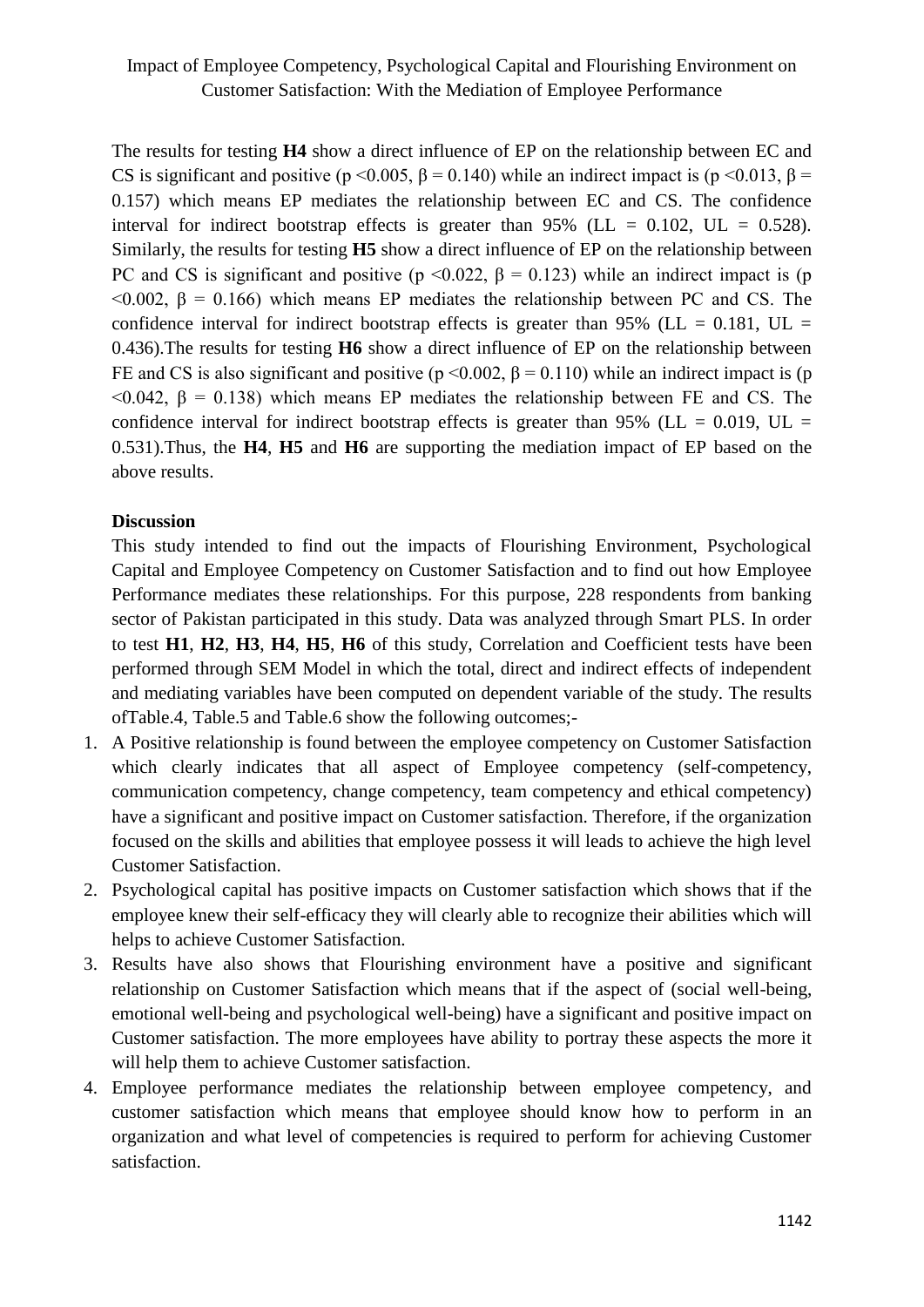- 5. Employee performance mediates the relationship between Psychological capital and Customer satisfaction. Hence it means that employee should be recognized about their (selfefficacy, Hope, Optimism and Resiliency) then his performance will also encouraged achieve customer satisfaction.
- 6. Employee Performance mediates the relationship between flourishing environment and Customer Satisfaction. To achieve customer satisfaction, the performance of employee (planning of work, making efforts, efficiency of work and creativity and innovation) must be needed which can be achieved if the employee well-being in the organization is supportive and encouraged.

#### **Conclusion**

This research was an attempt for exploring the impacts of flourishing environment, psychological capital and employee competency on customer satisfaction with the mediation of employee performance. To explain this the researcher examined the impact of independent variables on dependent variables the mediating effect of employee performance influence the relationship of employee competency, psychological capital and flourishing environment on Customer satisfaction in Pakistan. The study involves the cross sectional surveys and quantitative approach which includes 226 opinions of employees working in Banking industry of Pakistan but small and medium enterprises are least focused specifically in Lahore, Multan and KotAddu. UBL, Bank AL- HABIB limited, Faisal Bank, Meezan Bank, Islamic Bank is taken from Multan. UBL and Allied Bank from KotAddu and from Lahore the respondents are taken from different backgrounds e.g.; education, call center, offices etc. (different sources are taken to fulfill the research demands). The data was gathered by the survey questionnaire and samples. The data is analyzed then through the SPSS V.20 and PLS V.3. The results further shows that the factor of employee competency named selfcompetency, team competency, change competency, communication competency and ethical competency, Psychological capital named self-efficacy. Hope, optimism and resiliency, flourishing environment named emotional wellbeing, social wellbeing and psychological wellbeing have a significant and positive impact on Customer satisfaction named acceptance value, acceptance quality and customer expectation while employee performance named efficiency of work, planning of work, innovation and creativity and making efforts positively mediates the relationship between employee competency, psychological capital and flourishing environment to enhance the customer satisfaction. After the analysis as per the proposed hypotheses it can be clearly seen that employee performance correlates positively and significantly with the increase in employee competency, psychological capital and flourishing environment to satisfy the customers. It further revealed that employee competency, psychological capital and flourishing environment improves the expertise of employees which actually boost their performance which is required to satisfy the customer satisfaction.

#### **References**

<span id="page-13-0"></span>1. Ahmed, A., et al. (2019). "Understanding the nexus of intellectual, social and psychological capital towards business innovation through critical insights from organizational culture." Humanities & Social Sciences Reviews**7**(5): 1082-1086.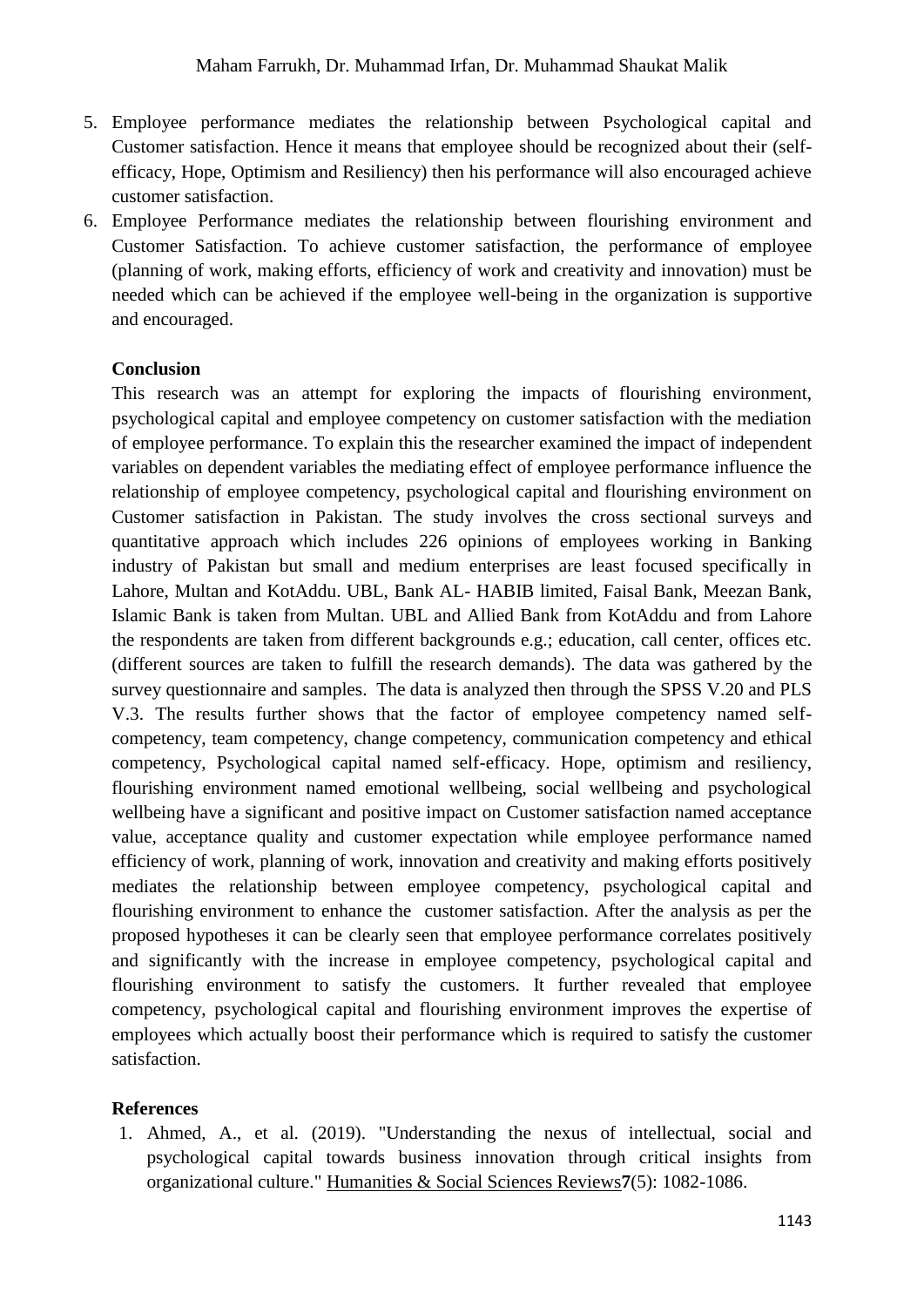- <span id="page-14-9"></span>2. Andri, G. A., et al. (2019). "PSYCHOLOGICAL CAPITAL AS A MEDIATION, RELATIONSHIP BETWEEN EMPOWERING LEADERSHIP, TRANSFORMATIONAL LEADERSHIP BEHAVIOR, PROACTIVE PERSONALITY TO INDIVIDUAL JOB PERFORMANCE." Jurnal Benefita**4**(3): 492-506.
- <span id="page-14-6"></span>3. APIYO, W. (2019). MEDIATING ROLE OF PERFORMANCE APPRAISAL ON THE RELATIONSHIP BETWEEN EMPLOYEE ENGAGEMENT STRATEGY AND SUSTAINABLE FIRM PERFORMANCE OF COMMERCIAL BANKS IN ELDORET, University of Eldoret.
- <span id="page-14-7"></span>4. Asaari, M., et al. (2019). "Influence of salary, promotion, and recognition toward work motivation among government trade agency employees." International Journal of Business and Management**14**(4): 48-59.
- <span id="page-14-5"></span>5. Asril, A., et al. (2019). "THE EFFECT OF ORGANIZATIONAL CLIMATE AND SCHOOL'S CULTURE ON TEACHERS'PROFESSIONAL PERFORMANCE IN PALEMBANG, INDONESIA." European Journal of Education Studies.
- <span id="page-14-1"></span>6. Atan, J. b. and N. Mahmood (2019). "The role of transformational leadership style in enhancing employees' competency for organization performance." Management Science Letters**9**(13): 2191-2200.
- <span id="page-14-8"></span>7. Batool, M. (2019). FOSTERING EMPLOYEE KNOWLEDGE SHARING BEHAVIOR: THE ROLE OF PSYCHOLOGICAL CONTRACT AND ORGANIZATIONAL CLIMATE, VIRTUAL UNIVERSITY OF PAKISTAN.
- <span id="page-14-4"></span>8. Carmona, V. R., et al. (2019). "Employment support needs of people with schizophrenia: a scoping study." Journal of occupational rehabilitation**29**(1): 1-10.
- <span id="page-14-10"></span>9. Çetin, F. (2011). "The effects of the organizational psychological capital on the attitudes of commitment and satisfaction: A public sample in Turkey." European Journal of Social Sciences**21**(3): 373-380.
- <span id="page-14-0"></span>10. Fang, Y.-C., et al. (2019). "The impact of inclusive leadership on employees' innovative behaviors: the mediation of psychological capital." Frontiers in psychology**10**: 1803.
- <span id="page-14-11"></span>11. Friend, S. B., et al. (2016). "Positive psychology in sales: Integrating psychological capital." Journal of Marketing Theory and Practice**24**(3): 306-327.
- <span id="page-14-3"></span>12. Ghali, Z. (2019). "Motives of willingness to buy organic food under the moderating role of consumer awareness." Journal of Scientific Research and Reports: 1-11.
- <span id="page-14-2"></span>13. Harimurti, R. and T. Suryani (2019). "The Impact of Total Quality Management on Service Quality, Customer Engagement, and Customer Loyalty in Banking." Jurnal Manajemen dan Kewirausahaan (Journal of Management and Entrepreneurship)**21**(2): 95-103.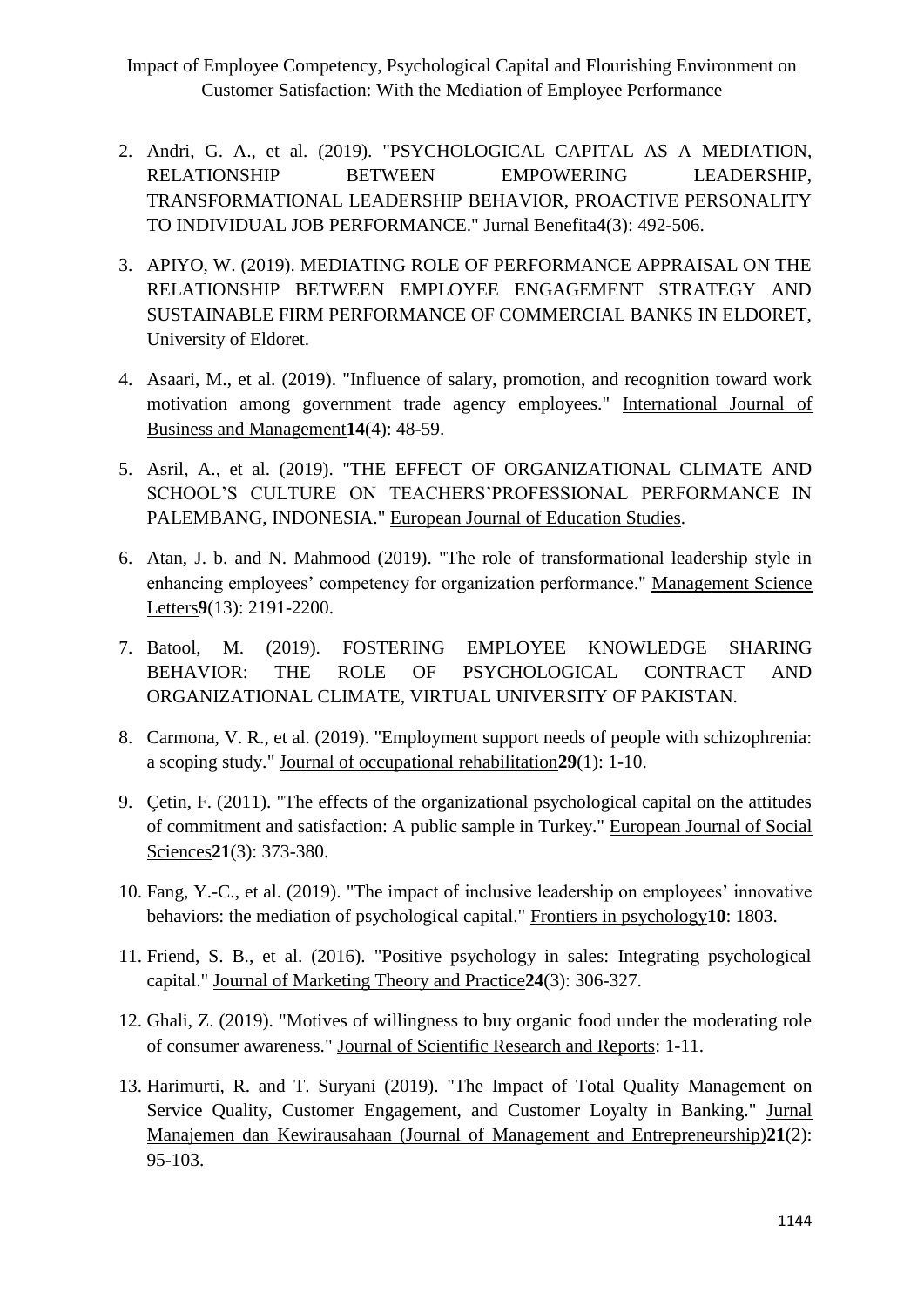- <span id="page-15-1"></span>14. Ibrahim, M., et al. (2019). "The Role of Psychological Capital as Mediating the Effect of Job Insecurity on Job Satisfaction: An Investigation at the Banda Aceh Meuraxa Public Hospital." International Journal of Social and Administrative Sciences**4**(2): 297-305.
- <span id="page-15-5"></span>15. Jung, D., et al. (2019). "Mediating effect of cross-cultural competency on international experiences and self-efficacy among hotel employees." International Journal of Hospitality & Tourism Administration: 1-22.
- 16. e Ali, M. S., Taqi, M., & Parveen, S. (2021). Role of Political Instability in Attracting FDI Inflow to Pakistan. Review of Politics and Public Policy in Emerging Economies, 3(1), 41-49.
- <span id="page-15-6"></span>17. Khan, Z., et al. (2019). "The role of HR practices in developing employee resilience: A case study from the Pakistani telecommunications sector." The International Journal of Human Resource Management**30**(8): 1342-1369.
- <span id="page-15-8"></span>18. Kline, R. B. (2015). "The mediation myth." Basic and Applied Social Psychology**37**(4): 202-213.
- <span id="page-15-2"></span>19. Lim, Y. M., et al. (2019). "Employer-Employee Perceptual Differences in Job Competency: A Study of Generic Skills, Knowledge Required, and Personal Qualities for Accounting-Related Entry-Level Job Positions." International Journal of Academic Research in Accounting, Finance and Management Sciences**9**(4): 73-83.
- 20. Taqi, M., e Ali, M. S., Parveen, S., Babar, M., & Khan, I. M. (2021). An analysis of Human Development Index and Economic Growth. A Case Study of Pakistan. iRASD Journal of Economics, 3(3), 261-271.
- <span id="page-15-3"></span>21. Maslakci, A. and H. Sesen (2019). "Multicultural personality traits and employeeperceived service quality in the hospitality industry: The mediating role of cross-cultural psychological capital." Revista de Cercetare si Interventie Sociala**65**: 60-81.
- <span id="page-15-0"></span>22. Mathis, T. S., et al. (2019). "Energy storage data reporting in perspective—guidelines for interpreting the performance of electrochemical energy storage systems." Advanced Energy Materials**9**(39): 1902007.
- 23. Sibt-e-Ali, M., Shah, S. Z. A., Mazhar, F., Khan, I. H., & Parveen, S. (2021). OPTIMAL GOVERNMENT SIZE AND ECONOMIC GROWTH. International Journal of Management (IJM), 12(12).
- <span id="page-15-7"></span>24. Mohanty, A. and B. B. Mishra "Internal Marketing Mix and Employee satisfaction in service industry-a Literature Review."
- <span id="page-15-4"></span>25. Ncube, M. S. and T. Chimucheka (2019). "The effect of managerial competencies on the performance of small and medium enterprises in Makana Municipality, South Africa." African Journal of Hospitality, Tourism and Leisure**8**(5): 1-15.